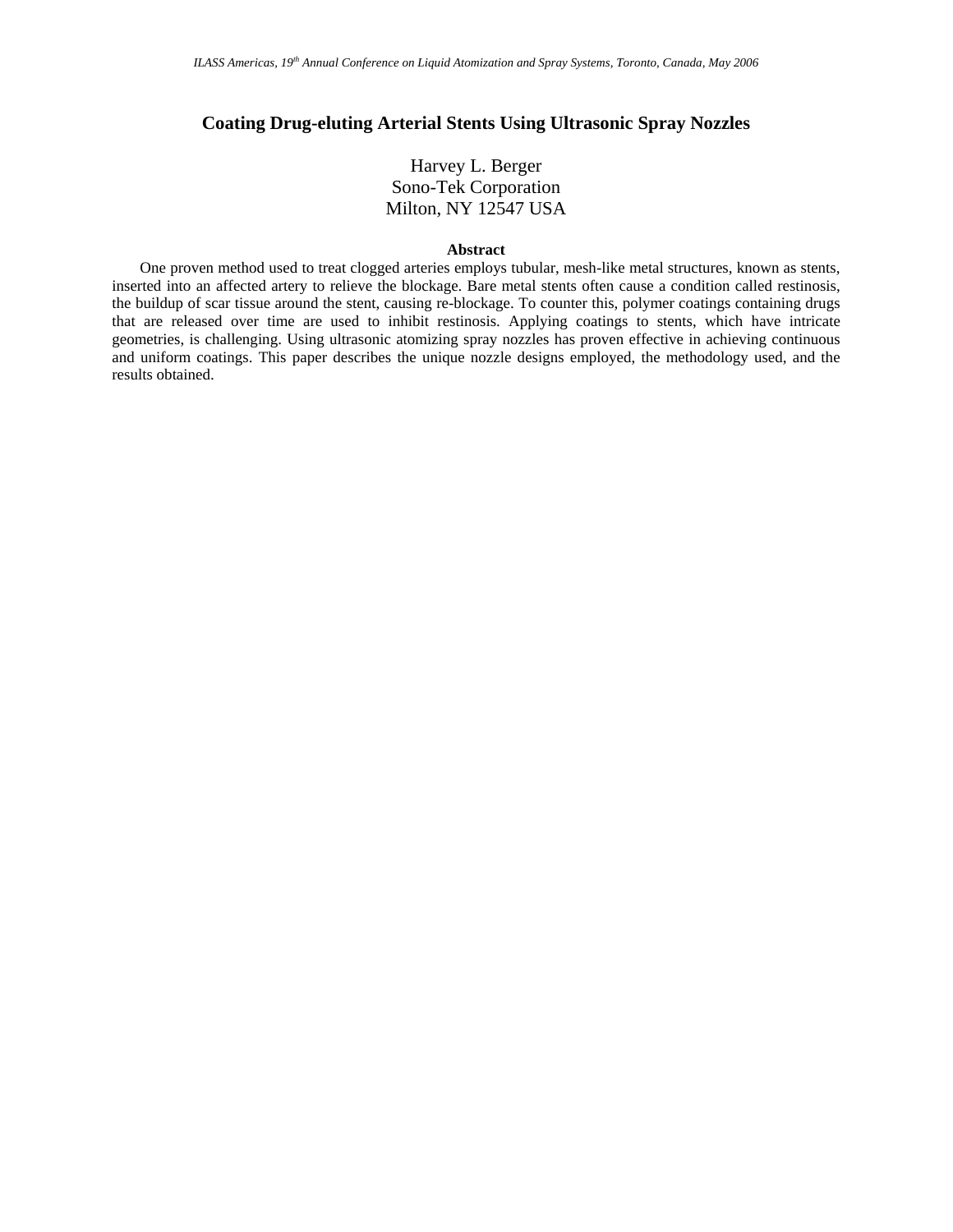## **Introduction**

The implantation of stents into arteries using balloon angioplasty has become an accepted technique in the treatment of arterial disease, where constricted or partially blocked blood vessels are involved.

Stents are tubular, mesh-like structures designed for mechanical flexibility and long-term durability. An example of one is shown in Fig. 1. Typically, they are laser-cut from metals such as stainless steel or nitenol (a nickel and titanium-based alloy). The size of a coronary stent is on the order of 1.5 to 3 mm in diameter by 15 to 30 mm long. Brain stents are much smaller, and leg stents are much larger. Once implanted at the site of an arterial lesion, a stent's role is to keep the blood vessel open and permit the normal flow of blood through the artery.



Figure 1

The flexibility of a stent is key to its performance. There are two reasons for this, one is the technique used for implantation and the other has to do with its operating environment. With respect to implantation, the most common method employs a balloon catheter, consisting of a hollow tube that is approximately a meter long, terminating in a deflated rubber balloon, over which the stent is placed and compressed against the balloon. When the target site is reached, the balloon is inflated by pressurizing it through the hollow catheter tube, which, in turn causes the stent to expand so that it pushes open the artery wall at the site. The balloon is then deflated and the tube is removed. Obviously, this implantation technique requires the stent to be flexible.

 The operating environment is important. Arteries are flexible and are constantly subjected to the forces generated by the pulsating pumping action of the heart. Thus the stent must have the capability to react dynamically in a manner similar to its host environment.

### **Drug-eluting Stents**

Stenting has gained considerable favor in the treatment of arterial disease because it is relatively noninvasive. The alternative to stent implantation is bypass surgery, which is highly invasive and complex. For a few years, surgeons were reluctant to prescribe stent implantation over multiple by-pass surgery because there was a serious drawback to their use. It

turns out that bare metallic stents are attacked by the body's natural immune system. Cellular masses can form around the stent in response to the body's natural inclination to rid itself of foreign objects. The result of these cell formations can cause re-occlusion of the artery. This condition, known as restinosis, has been proven to occur about 25% of the time.

Over the past several years, this problem has been addressed through the introduction of stents coated with powerful drugs that inhibit cell formation. Usually these drugs are embedded in a polymer, either a biodegradable type (such as polylactide co-glycocide) or a non-biodegradable polyurethane-based elastomer. The major characteristics that these coatings must exhibit are a) pliability (because of the flexibility of the stent), b) adhesion to the stent's surface, and c) the ability to provide a smooth and continuous surface finish. The polymer/drug matrix allows the drug to be released (or eluted) slowly, over a period of several months, thereby inhibiting the formation of cell masses, and hence significantly reducing the probability of restinosis. Clinical trials using drug-eluting stents showed that the occurrence of restinosis could be reduced to the 2-3% level, versus 25% for uncoated stents. This result has had a major impact in treating conditions where multiple arteries are involved. Now, stent therapy has become a viable alternative to multiple by-pass surgery. At a 25% restinosis level, implanting uncoated stents in several arteries was just not plausible. Now it is. Of course, even in cases involving implanting a single stent in a single location, the reduced risk of using a drug-eluting stent is obvious.

#### **Spray Coating Stents**

Spray nozzles are the primary method used to apply coatings to stents. Other techniques, such as vacuum and super-critical  $CO<sub>2</sub>$  deposition are methods under development, but are not in commercial use. Dip coating is not a viable alternative because of its tight geometry. The spacing between struts, particularly where they join each other, can be as small as 50  $\mu$ . Dip coating would result in the bridging of these areas, something that is not allowed, since the bridged coating could eventually break off and enter the blood stream. Even spray-coated stents can exhibit bridging if not processed properly.

Coating a stent properly is a technological challenge. The photomicrographs shown in Figs. 2a through 2c illustrate what can occur. Fig. 2a depicts a perfectly coated stent. It features a smooth, continuous coating, without any webbing or surface defects. In Fig. 2b, the coating shows significant webbing. In the last photomicrograph, Fig. 2.3, the coating exhibits an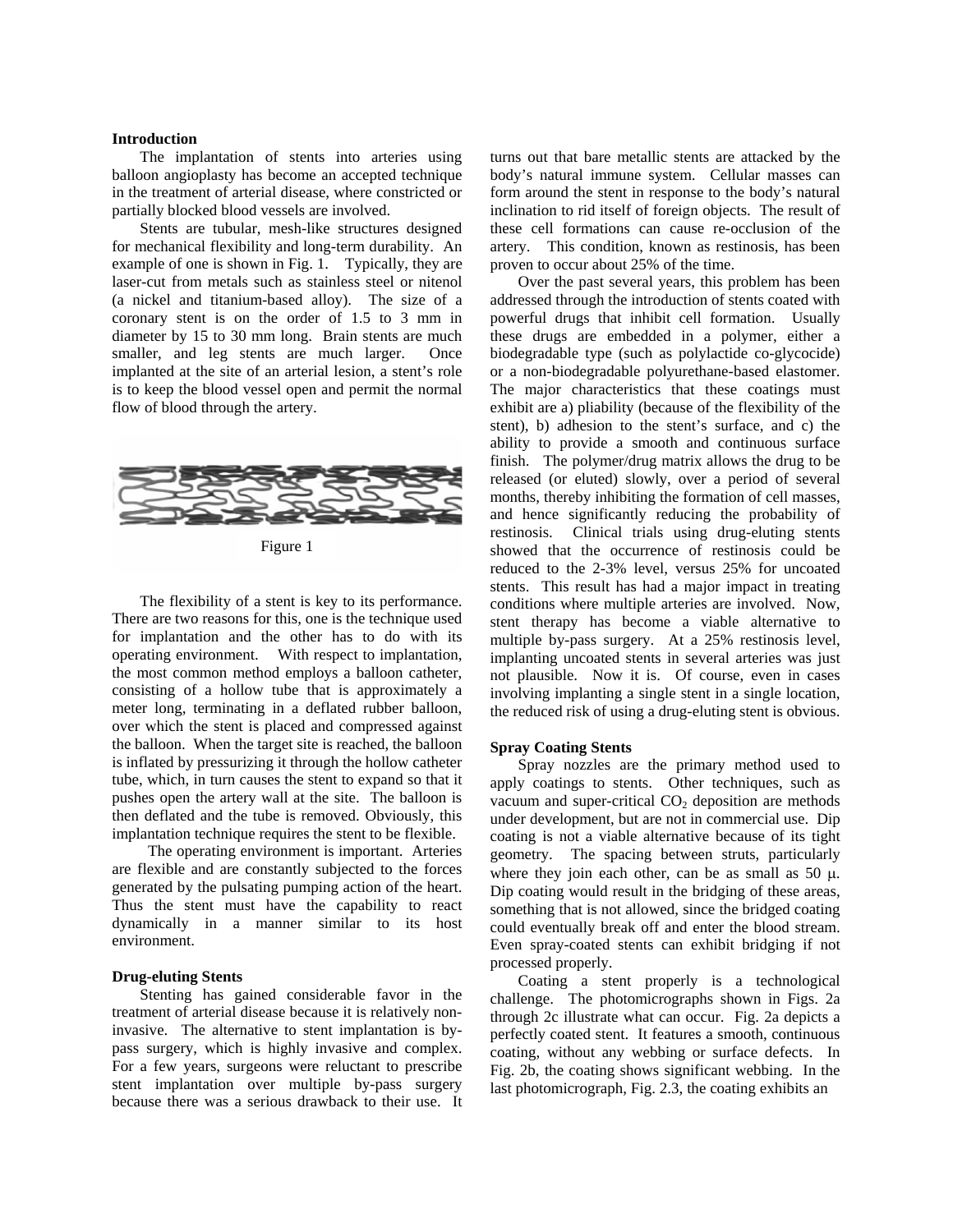

Figure 2a



Figure 2b



Figure 2c

irregular, bumpy surface caused by the drops drying before they reach the target.

It is important that the coatings be uniform (both inside and outside), free from holes or other defects, and reproducible with a few percent weight gain from one stent to the next.

# **Spray Methods**

The industry has adopted two types of spray nozzles, twin-fluid and ultrasonic nozzles. In this paper, we shall focus on ultrasonic nozzle technology, since currently it is perceived as the best method for achieving the desired results.

The operating requirements in this application call for flow rates on the order of 20-100 μl/min, spray diameters in the range of 0.5-2 mm, and very small median drop diameters. Ultrasonic nozzles are capable of meeting these requirements. Fig. 3 shows one coating strategy. The stent is placed on a mandrel that is attached to a rotating shaft. The nozzle is mounted above the stent. The shaft not only rotates, but also translates such that the stent is sprayed along its entire length. Typically, several traverses are required to achieve the proper coating weight.





The sprayed liquid consists of the polymer/drug system dissolved in a suitable organic solvent and diluted to approximately 0.5-2% by weight. Typically, high vapor pressure solvents are used, so that drying occurs quickly. Repeated traverses, coupled with low flow rates, produce the best coatings and maximum material transfer efficiency. By varying rotational speed, distance of the spray from the stent, and number of traverses (and, therefore flow rate), a process can be optimized. Often, stent coating is done in a nitrogen environment. Nitrogen promotes better liquid flow characteristics since it acts to lower the surface tension of the liquid as it contacts the stent surface.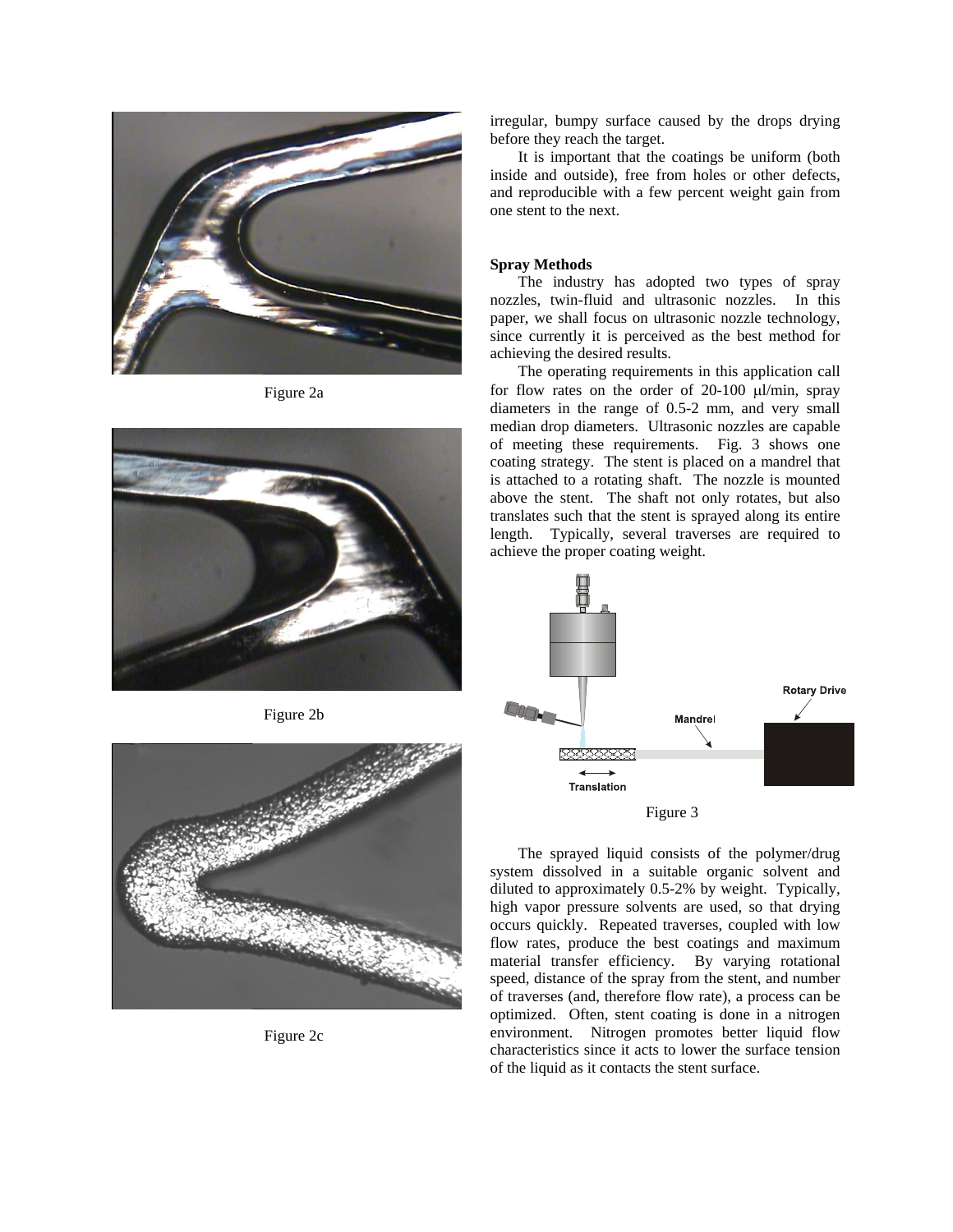# **Ultrasonic Atomization**

Aside from the operational parameters described above, the key to successful coatings is specifying an appropriate type of ultrasonic nozzle. First, a brief explanation of ultrasonic atomization is in order. When a liquid film is placed on a smooth surface that is set into vibrating motion such that the direction of vibration is perpendicular to the surface, the liquid absorbs some of the vibrational energy, which is transformed into standing waves. These waves, known as capillary waves, form a rectangular grid pattern in the liquid on the surface with regularly alternating crests and troughs extending in both directions as shown in Fig. 4.



Figure 4

When the amplitude of the underlying vibration is increased, the amplitude of the waves increases correspondingly; that is, the crests become taller and the troughs deeper. A critical amplitude is ultimately reached at which the height of the capillary waves exceeds that required to maintain their stability. The result is that the waves collapse and drops of liquid are ejected from the tops of the degenerating waves normal to the atomizing surface.

The number median drop diameter  $(D_{N,0.5})$ expected is inversely proportional to the vibration frequency (f) to the two-thirds power. This relationship was discovered in the late  $19<sup>th</sup>$  century by Lord Rayleigh [1]. Specifically,

$$
D_{N,0.5} \sim (8\pi\sigma/\rho f^2)^{1/3},\tag{1}
$$

where  $\sigma$  is surface tension of the liquid, and  $\rho$  is its density.

Experimental studies by Lang and others [2][3] further quantified this relationship. Lang established that the proportionality constant is 0.34, so that

$$
D_{N,0.5} = 0.34(8\pi\sigma/\rho f^2)^{1/3}.
$$
 (2)

A typical ultrasonic nozzle is shown in crosssection in Fig. 5. Disc-shaped ceramic piezoelectric transducers convert high frequency electrical energy from an oscillator/amplifier into vibratory mechanical energy at the same frequency.



Figure 5

The transducers are sandwiched between two titanium cylinders, which act to concentrate and amplify the vibration amplitude at the atomizing surface. Titanium is used because of its good acoustical characteristics, corrosion-resistance, and high strength.

One of the principal attributes of ultrasonic nozzles results from the atomization being solely a surface phenomenon. The amount of liquid atomized depends exclusively on the rate at which liquid is introduced onto the surface.

Therefore, in principle, ultrasonic nozzles have infinite variability with respect to flow rate. Although practical considerations related to nozzle design limit this variability to a fixed amount, the ability to precisely adjust flow rates by adjusting the rate at which liquid is delivered to the nozzle is very useful.

The other major attribute of ultrasonic nozzles, one that distinguishes these devices from all other atomizing devices, is the low velocity character of the spray, typically 0.25 to 0.4 m/s as compared to 10 to 20 m/s for standard pressure atomizing nozzles. This 100 fold reduction in spray velocity is equivalent to a 10,000 times reduction in kinetic energy.

The liquid is delivered to the atomizing surface through a feed tube that runs the length of the nozzle. The relatively large liquid feed orifice assures freedom from clogging. Alternatively, liquid can be delivered to the atomizing surface externally.

## **Ultrasonic Nozzles for Stent Coating**

There are two principal ultrasonic nozzle designs that are in common use in coating stents. Both rely on the use of a low-pressure gas stream to shape the slowmoving drops into a narrow spray beam. The operating frequency of both designs is 120 kHz, which for water yields a value for  $D_{N,0.5}$  on the order of 18 μ.

The first design (nozzle A) is represented in Fig. 6. Compressed gas, typically at 1 psi, is introduced into the diffusion chamber of the gas shroud, which produces a uniformly distributed flow of air around the nozzle stem**.**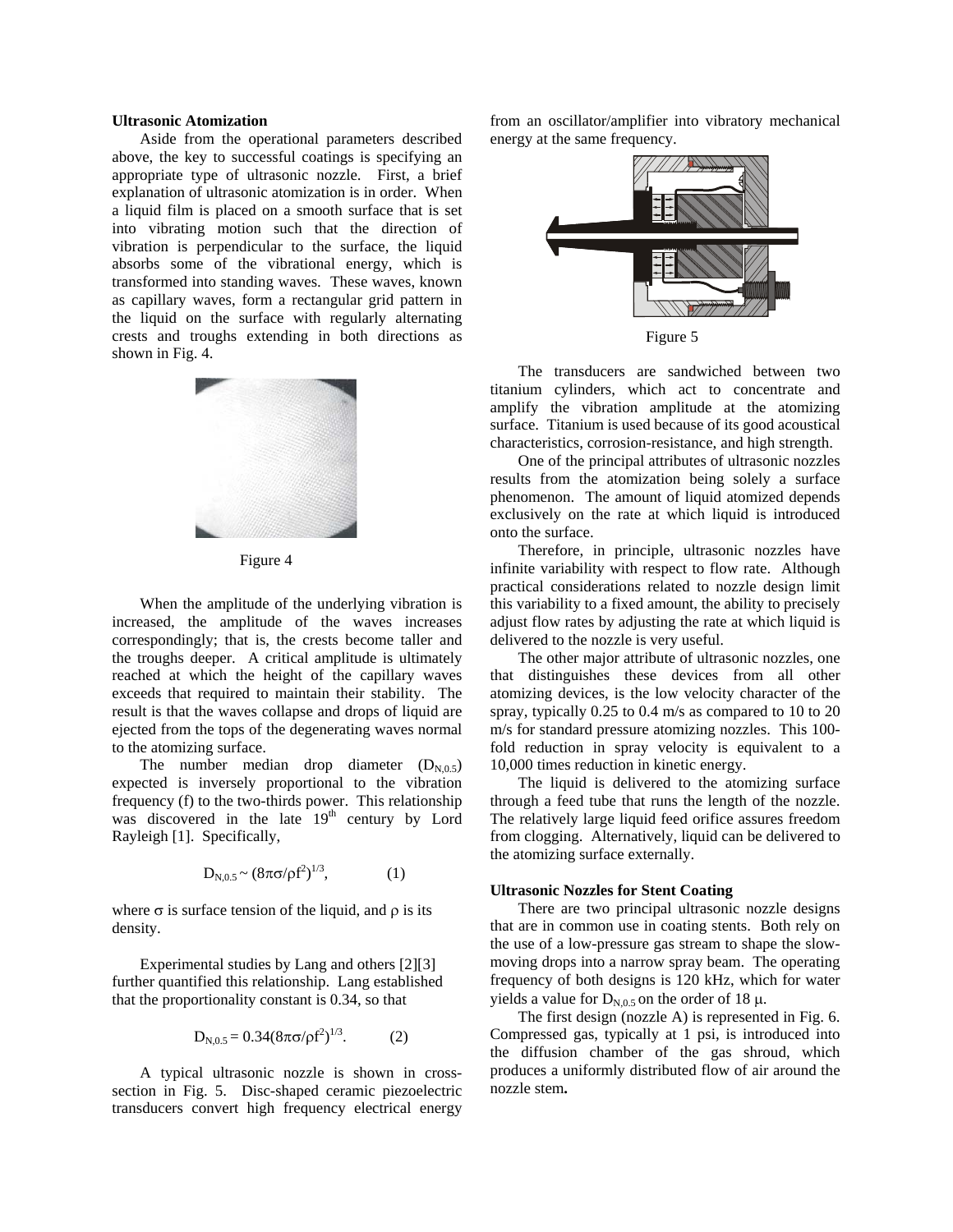

Figure 7

The ultrasonically produced spray at the tip of the stem is immediately entrained in the gas stream. An adjustable focusing mechanism on the gas shroud allows complete control of spray width.

The spray envelope is conical. Moving the focusadjust mechanism in and out controls the width of the bow. The distance between nozzle and substrate can be varied from near contact to approximately two inches. The narrowest beam diameter achievable at the focal plane is approximately 1.75 mm.

The second design (nozzle B) is depicted in Fig. 7. It consists of feeding liquid to the atomizing surface through an externally mounted cannula. The gas is fed through the nozzle orifice. The gas stream draws the spray to it, creating an extremely narrow spray beam, as small as 0.5 mm. The distinguishing feature of this technique of course is that the liquid feed is external. This means that the liquid is completely isolated from nozzle vibrations up to the time that atomization occurs. This translates into a high degree of spray stability and a greater degree of reproducibility, from one spray cycle to the next.

### **Spray Characteristics**

In addition to displaying different diameter spray beams, the two nozzle designs described above produce different results in terms of both drop size distribution and the properties of the liquid being sprayed. A series of experiments were conducted using a Malvern Spraytec particle size analyzer to obtain distributions. Fig. 8 summarizes the results. Four (4) time-averaged distributions are shown, two for nozzle A (one for water and the other for isopropyl alcohol), and the corresponding two for nozzle B. Both the number distribution and the volume distribution are plotted for each case. The flow rate was 100 μl/min.

The first observation is that the number median drop sizes agree with theoretical predictions of Eq. 2, D<sub>N,0.5</sub>=18 μ. The values of both  $\sigma$  and  $\rho$  for alcohol are different than that for water ( $\sigma_{\text{wat}}$  =73 dynes/cm and  $σ<sub>alc</sub>=22 dynes/cm; ρ<sub>wat</sub>=1 and ρ<sub>alc</sub>=0.8$ ). The resulting number median drop size for alcohol is about 72% that for water, or about  $13 \mu$ .

The distributions for water appear to closely follow a lognormal distribution shape, whereas for alcohol, the distribution is noticeably skewed toward larger diameters, particularly for nozzle B. Moreover, in each case, the spread of the distributions for alcohol is considerably greater than that for water. In addition, the number and volume distributions for each nozzle spraying water are very similar. They nearly overlap. The same is not true when spraying alcohol.

These observations suggest that there is significant coalescing occurring, particularly for alcohol. This can be explained by the lower surface tension of alcohol compared to that of water. The lower surface energy promotes coalescence.

Since the diameter of the spray beam for nozzle B is considerably smaller than for nozzle A (0.5 mm versus 1.75 mm), the spatial density of spray from nozzle B is considerably greater than from nozzle A. This difference explains why, for the same liquid, nozzle B exhibits more coalescence than nozzle A.